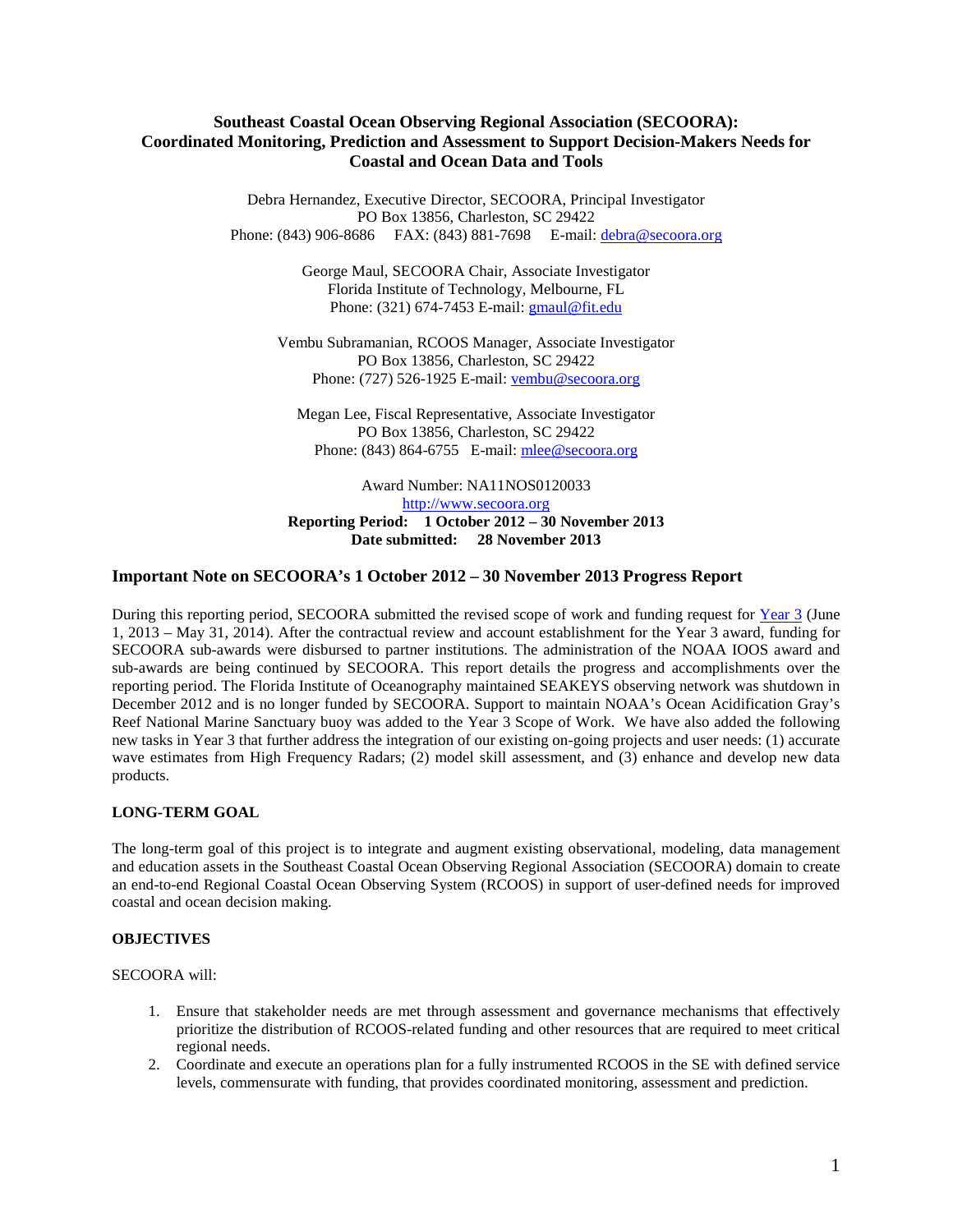- 3. Maintain an observing subsystem that includes moored and coastal stations, high frequency radars (HFR), gliders and storm event monitoring subcomponents.
- 4. Support a multi-scale, multi-resolution modeling framework that includes shelf and estuarine circulation, estuarine and surge/inundation prediction, addresses user-defined modeling needs, and uses the observing subsystem for verification, assimilation, and operation.
- 5. Build upon the SECOORA Data Management and Communication (DMAC) infrastructure to optimize existing operations, facilitate technology evolution / transfer, and address structural / project management complexities.
- 6. Support an education and outreach (E&O) program partnered with other RAs and marine education efforts that engages diverse education and stakeholder audiences to understand the benefits of ocean observing to society.

# **APPROACH AND WORK PLAN**

SECOORA is a [membership-](http://www.secoora.org/about/membership#http://www.secoora.org/about/membership)based organization that attracts and invites stakeholders with interests in coastal and ocean data and information. These members not only help prioritize SECOORA activities, but participate in developing stakeholder-based products. SECOORA will be responsible for fiscal and overall project management. SECOORA is an independent nonprofit 501(c)(3) organization that has implemented a strategy to sustain observations in the SECOORA domain, and supports the development and implementation of predictive models and decision-making tools as identified by a broad user community. As described in the funded [IOOS descope](http://secoora.org/about/theme_areas/projects)  [proposals,](http://secoora.org/about/theme_areas/projects) SECOORA is focusing on the following goals during this period of the five-year Regional Coastal and Ocean Observing System (RCOOS) project:

- 1. Sustain SECOORA as a Regional Information Coordination Entity (RICE).
- 2. Sustain and expand a coastal and ocean observing subsystem for the Southeast (SE).
- 3. Support a multi-scale modeling subsystem.
- 4. Support the Data Management and Communication (DMAC) subsystem.
- 5. Support an education and outreach subsystem.

Specific approaches and goals include the following:

### 1. Sustain SECOORA as a Regional Information Coordination Entity (RICE)

Project management includes fiduciary oversight of all sub-awards, preparation and submission of financial and progress reports, and ensuring coordination and collaboration both among PIs within each RCOOS subcomponent and among PIs across the various RCOOS subcomponents. Fourteen PIs and 17 sub-awards (Year 2) and thirteen PIs and 16 sub-awards (Year 3) contribute to this project necessitating a significant investment of effort for project and fiscal management, technical communications, and task coordination for effective operations and success of implementing a RCOOS for the SE. Responsibilities will be shared among SECOORA's Executive Director (D. Hernandez), the RCOOS manager (V. Subramanian), Business Manager (M. Lee), Bookkeeper (Chiaki Kight), Program Manager (Jennifer Dorton) and a Communication Specialist (Abbey Wakely). The Bookkeeper is a parttime employee and the Program Manager and Communication Specialist are part-time contractors with SECOORA.

SECOORA will continue to seek new members through our website, outreach via newsletters and direct recruitment by staff. SECOORA will also host a Board meeting in December 2013 and an annual member, RCOOS PIs and stakeholder meeting in May 2014. SECOORA will partner with stakeholders, specifically through the engagement of SECOORA Board and member institutions, IOOS Association, IOOS and the Governors' South Atlantic Alliance.

SECOORA will utilize the Build Out Plan (developed in Year 2) to implement a RCOOS that leverages, integrates and augments existing observational, modeling, data management, education and scientific assets within the region. Hernandez and Subramanian will coordinate these efforts with ongoing SECOORA RCOOS projects, other proposal efforts, IOOS efforts including the Cost Analysis Requirements Document, RICE Certification process, the National Inventory of Observation Assets, and the RA Gaps Analysis.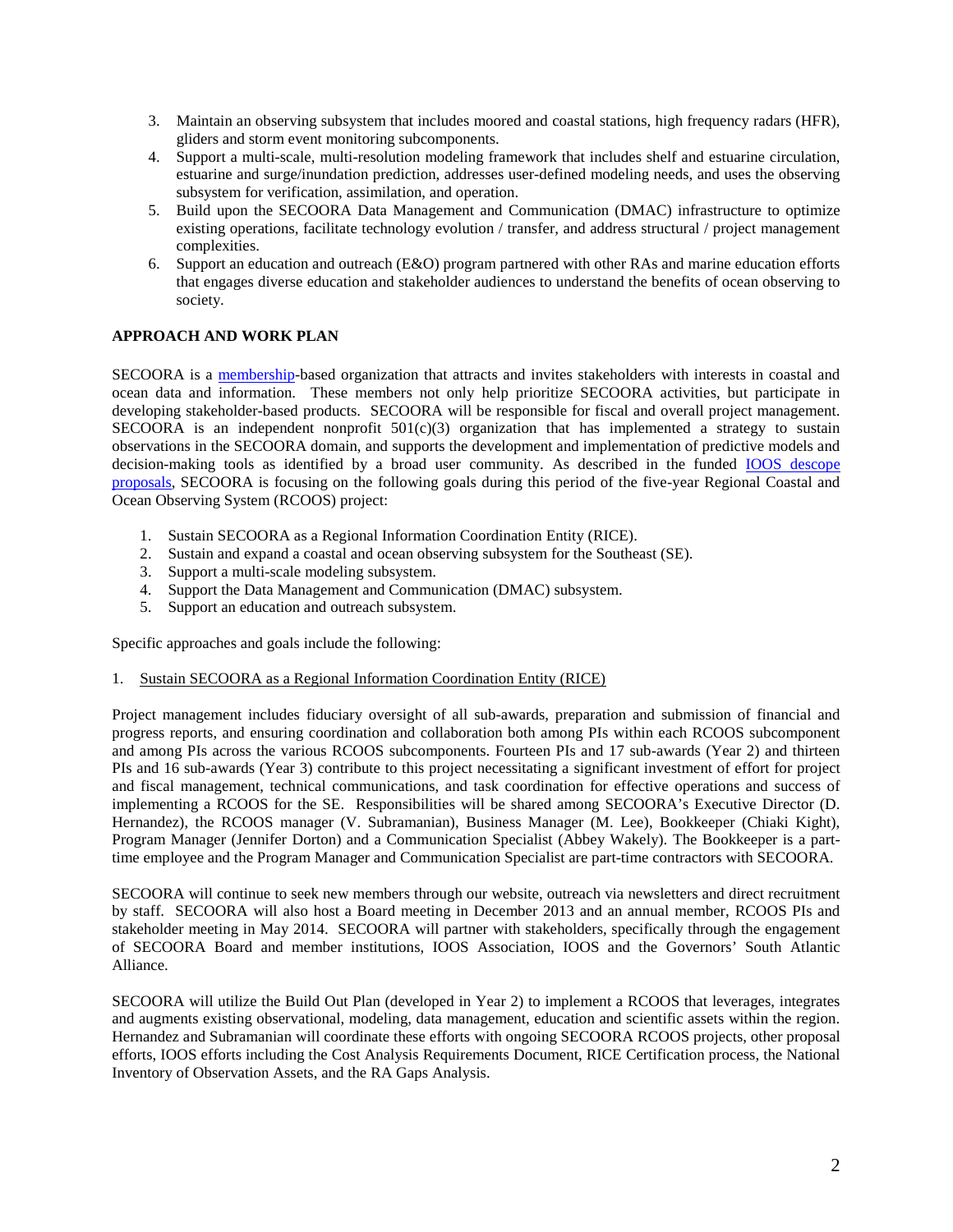Additional coordination responsibilities include working closely with the neighboring Regional Associations and state and federal government agencies to ensure that messages, products, and projects are coordinated and resources are leveraged. Staff will attend IOOS Association, US IOOS, coastal ocean observing system related conferences and other RA meetings as funding allows.

## 2. Sustain and expand a coastal and ocean observing subsystem for the Southeast (SE)

The observing subsystem provides the basis for the RCOOS by providing observations specific to use of data in numerical models and the development of data products. SECOORA is supporting the maintenance of existing subregional observing systems deployed as part of pre-SECOORA programs, which include the operation and maintenance of offshore moored stations, coastal stations, a Gray's reef ocean acidification buoy and HF Radar sites. Assets in the SECOORA footprint have been purchased through a mix of state, federal, research, and IOOS funding. Primary partners include the University of South Florida (B. Weisberg, M. Luther and C. Merz), University of Georgia (Scott Noakes), University of North Carolina System (L. Leonard and H. Seim), UGA Skidaway Institute of Oceanography (D. Savidge), University of Miami (N. Shay) and the University of South Carolina (G. Voulgaris). In Year 3, SECOORA will fund an applied research project to evaluate the feasibility of delivering accurate wave estimates from high frequency radar data for broad use by stakeholders.

Each observing asset collects and provides near-real-time data for multiple users, enabling the development of stakeholder products (e.g., those required for oil spill response, National Weather Service Marine Weather Portal, beach/shellfish water quality advisories, and search and rescue (SAR) operation surface current requests).

# 3. Support a multi-scale modeling subsystem

In support of user-identified modeling needs, all the modeling components funded during Year 1 and Year 2 are continued in Year 3. In Year 3, SECOORA will support a model skill assessment that will allow routine systematic comparison of model data to the real-time observations, providing comprehensive error covariance skill assessment metrics for both observations and models, and displays via graphed output of these analyses.

The modeling component includes the following (primary partners):

- Regional and sub-regional circulation modeling (North Carolina State University, R. He)
- Forecasting of storm surge, inundation, and coastal circulation (University of Florida, P. Sheng; North Carolina State University, L. Xie)
- Species-specific habitat models that enhance South Atlantic Fisheries Marine Council stock assessments (ROFFS, M. Roffer; University of Miami, B. Muhling; SAFMC, R. Pugliese)
- Improved models in support of issuing beach swimming advisories (University of South Carolina, D. Porter).

## 4. Support the Data Management and Communication (DMAC) subsystem.

Key strengths of SECOORA's DMAC enterprise are the effective working relationships and collaborations with data providers, RCOOS PIs, other RA DMAC coordinators, IOOS DMAC and stakeholders fostered by the SECOORA staff, and regional technical personnel responsible for operating and upgrading the data management system of SECOORA. Building on previous work, SECOORA will continue to recruit new data, integrate and optimize access to regionally-aggregated data and information via a web interface that supports SECOORA's thematic priorities. In Year 3, University of South Carolina (D. Porter) will be the primary partner maintaining and supporting the SECOORA DMAC subsystem. The University of North Carolina at Chapel Hill (H. Seim) will be funded to support IOOS Vocabulary efforts. In Year 3, SECOORA will hire a Product Development Support Services Contractor who will be responsible for data product upgrades, developing new data products and providing data management support services.

## 5. Support an education and outreach subsystem.

Due to funding limitations, the primary focus of the Education and Outreach (E&O) subsystem is to provide outreach to stakeholders regarding observing technologies, data, products, and services. Outreach activities are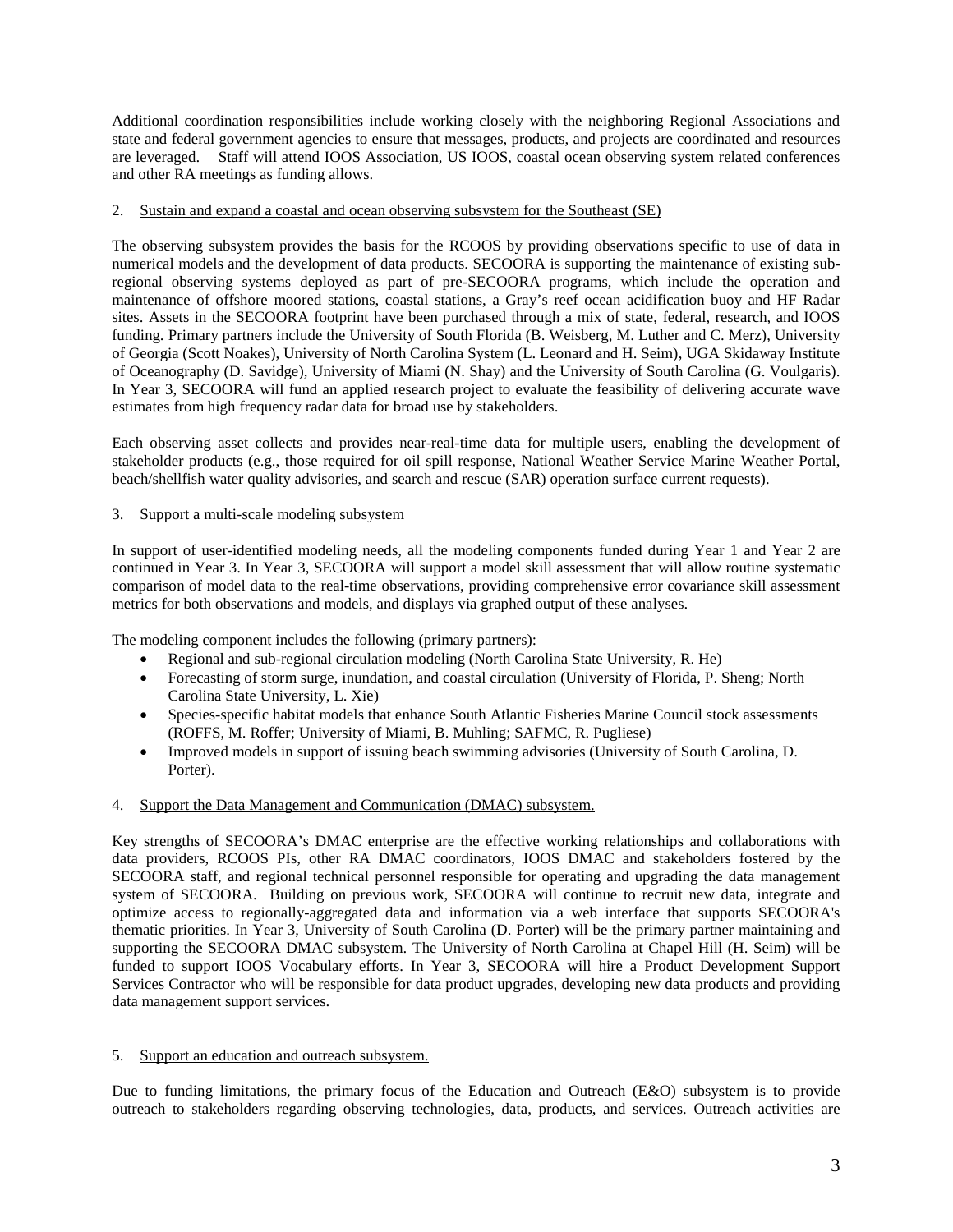provided by all SECOORA staff, as well as the RCOOS PIs. Resources for formal educators are maintained on the SECOORA website, and we continue to promote the Basic Observation Buoy as a STEM education tool. Note that Goals 1, 3 and 4 include outreach activities that complement and contribute to the E&O subsystem.

# **WORK COMPLETED AND ASSOCIATED RESULTS**

For the current reporting period, the progress to date and associated results for each goal are as follows:

### 1. Sustain SECOORA as a Regional Information Coordination Entity (RICE)

SECOORA provides a network and structure for engagement of regional stakeholders. We have approximately 50 members, a 17 person Board (reduced from 23), and hold monthly Executive Committee and four to five per year full Board member conference calls. We also held the SECOORA annual Members, Board and PIs meetings (May 13 - 15, 2013) in Jacksonville, FL. Presentations and 2013 annual meeting materials can be accessed via [SECOORA](http://secoora.org/node/387)  [May meeting website.](http://secoora.org/node/387) We will be holding a Board Meeting (December  $4 - 5$ , 2013) in Charleston, SC. We continue to host monthly conference calls between PIs to ensure coordination, collaboration among PIs within each RCOOS subcomponent and among PIs across the various RCOOS subcomponents.

SECOORA continues to provide the fiscal and overall project management for this project. SECOORA submitted the [Year 3 descope proposal](http://secoora.org/sites/default/files/webfm/members/documents/FY13_Descope_FINAL.pdf) to the NOAA IOOS® Program Office on August 22, 2013, and established sub-awards. The FY13 SECOORA A-133 audit was conducted by the firm Elliott Davis, LLC and was finalized on September 23, 2013. There were no negative findings. The management of sub-awards to primary partner institutions is being continued. SECOORA has bi-monthly administration meetings to ensure efficient and effective fiscal operations. The Finance and Audit Committee meets once a quarter.

During this reporting period, SECOORA received a Governors' South Atlantic Alliance (GSAA) Year 2 award and established the GSAA partner sub-awards in January 2013. The GSAA Regional Information Management System (RIMS) project team deployed the new GSAA Portal[: http://gsaaportal.org.](http://gsaaportal.org/) Throughout the summer of 2013, project team members met with State Agency representatives (e.g. FL DEP, SCDNR) to provide a project overview, hands on training, and discuss future data integration and visualization opportunities. The team is in the process of collecting and implementing any upgrades suggested by the agency representatives. SECOORA continued to actively participate in GSAA, IOOS Association and IOOS Program Office activities (progress reports, meetings, conference calls and input to requests) on moving IOOS forward.

### 2. Sustain and expand a coastal and ocean observing subsystem for the Southeast (SE)

SECOORA continued to fund and sustain existing sub-regional observing networks, established previously via federal and state grants. Specific progress and results to date include the following.

University of South Florida Coastal Ocean Monitoring and Prediction System (COMPS) three surface and two subsurface moorings, along with one near shore tower installation are maintained for real time and delayed mode observations (surface meteorology and water column currents and T/S on surface moorings, water column V and bottom T/S on subsurface moorings, and surface meteorology, water column currents and waves on the near shore tower). One of the surface moorings was pulled out of the water during this reporting period. Support is continued for USF COMPS coastal stations that collect physical and meteorological data in real-time. Work is being carried out to consolidate Egmont Key and Anna Maria stations into one and it is expected that USF will maintain 5 coastal stations (Shell Point, Aripeka, Fred Howard Park, Big Carlos Pass and the consolidated Egmont/Anna Maria site). The real-time data collected by the moorings and coastal stations are delivered to SECOORA and NDBC, and made available via Global Telecommunication System (GTS).

University of North Carolina Wilmington (UNCW) continues to operate and maintain six oceanographic buoys and two wave buoys in Onslow and Long Bay and one pier station in Brunswick County, NC. These stations collect and provide hourly reports of the following variables: wind velocity, barometric pressure, sea surface temperature, atmospheric temperature, solar radiation, sea level, in‐water velocity, salinity, and waves. All data collected are provided to SECOORA and NDBC and made available via GTS.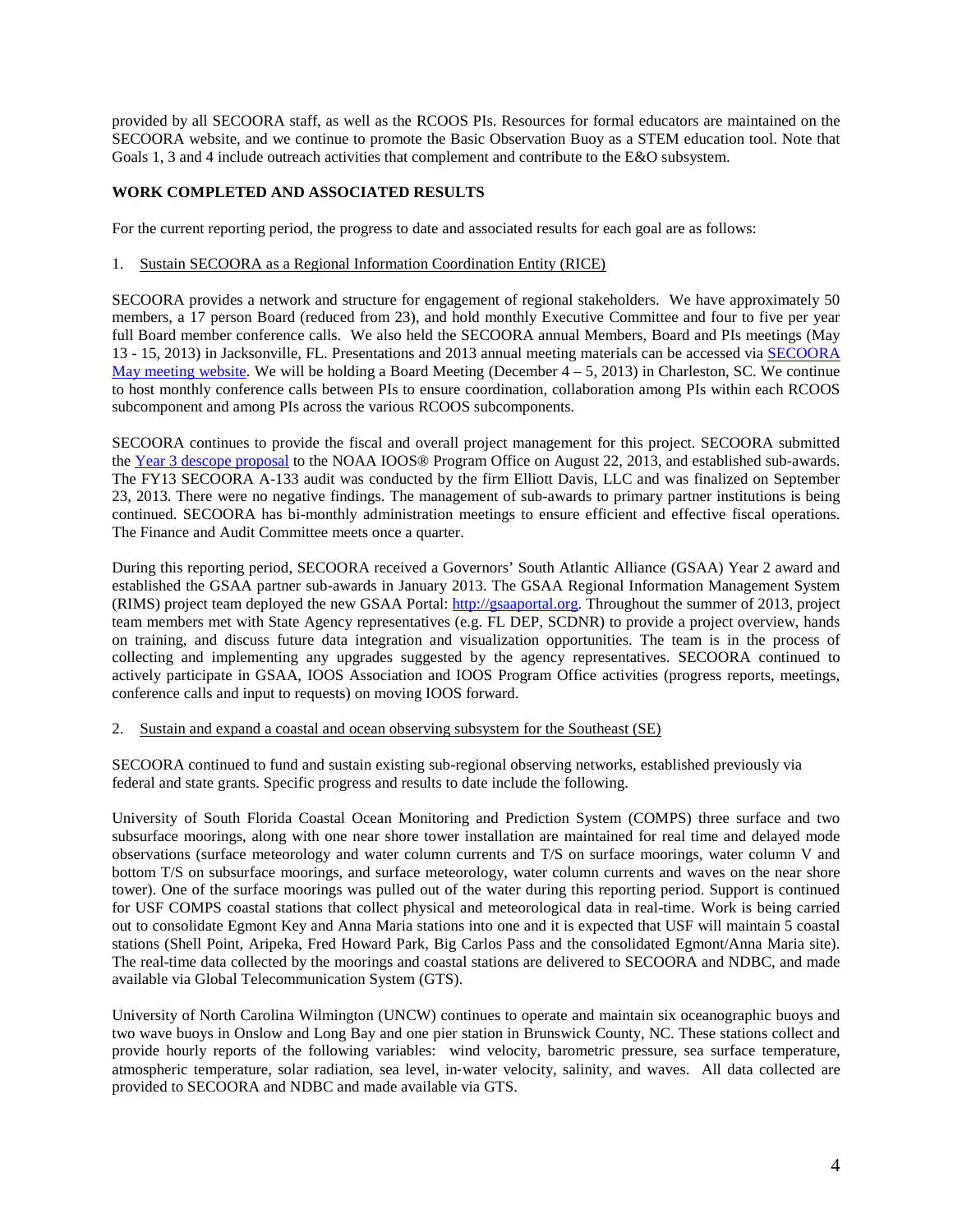SECOORA received funds in Year 3 to provide support to NOAA's Ocean Acidification Program NDBC Gray's Reef National Marine Sanctuary (GRNMS) buoy (41008) maintained by University of Georgia. The GRNMS buoy is part of international efforts to quantify the effects of ocean acidification on the world's oceans. The sensors include pCo2, pH, dissolved oxygen (DO), salinity and water temperature. To date, seven years of mostly continuous monitoring data have been collected at Gray's Reef National Marine Sanctuary (GRNMS). Seasonal fluxuations in seawater and atmospheric pCO2 are apparent throughout the time series. Elevated seawater pCO2 concentrations and decreased atmospheric pCO2 are present during the summer months. In winter months, just the opposite occurs as seawater pCO2 is lower and atmospheric pCO2 is higher. However, aside from the seasonal cyclical pattern, there is an overall upward trend in both seawater and atmospheric pCO2. Seawater pCO2 has increased 63 uatm over the time series resulting in an average of 2.4% increase per year. The atmospheric pCO2 has increased by 20 uatm over the time series resulting in an average of 0.789% increase per year. The annual atmospheric pCO2 increase at GRNMS is in line with that measured at the Mauna Loa Observatory in Hawaii, however the annual seawater pCO2 increase was higher than expected. The overall trend for seawater temperature at GRNMS has been neutral to slightly positive. Higher summer water temperatures have been offset by lower winter temperatures. As expected, the pH decreased with the increase in seawater pCO2. Data from these sensors are sent to the SECOORA data portal, NDBC and National Ocean Acidification data portal maintained by the NOAA Pacific Environmental Marine Laboratory (PMEL) and archived at the National Oceanographic Data Center.

The SEAKEYS network was shut down in December 2012 and this network is no longer funded by SECOORA.

The University of Miami operates WERA HF-radar installations on Key Biscayne (Crandon), Virginia Key and Dania Beach. These radars are estimating significant wave heights for the National Weather Service marine forecast models and provide mean radials at hourly intervals to SECOORA and the US National HF Radar network archive. The principal investigator is currently working with Broad Key Florida personnel on site identification and associated logistics to deploy an eight element WERA HF-radar system. The performance metrics of the system indicate operation for 70.4%, 85.8% and 70.5% for the period October 2012 to November 2013 for Key Biscayne, Virginia Key and Dania Beach, respectively.

The University of North Carolina Chapel Hill operates two CODAR-radar installations on the Outer Banks of North Carolina. Hourly data from the systems are delivered to SECOORA and the US National HF Radar network archive. Work is being carried out to extract Gulf Stream position information, and the CODAR software was upgraded to new version (SS7). The performance metrics of the system indicate operation for 98.5% and 95.1% for the period October 2012 through November 2013 for the Duck, NC and Cape Hatteras, NC stations, respectively.

Skidaway Institute of Oceanography (SkIO) continued to operate two WERA HF-radars on St. Catherine's Island and Jekyll Island, GA for this reporting period. The data are being continuously provided to SECOORA and the US National HFR Network archive in near-real time. Estimates of wave and wind parameters are also made as experimental products. SKIO has established improved QA/QC for their archived data and plans to implement these QA/QC practices for the near real-time data. The performance metrics of the system indicate operation for 98.2% and 97.1% for the period October 2012 through November 2013 for the St.Catherine's, GA and Jekyll Island, GA stations, respectively.

The University of South Carolina currently maintains, operates and delivers data from two priority radar sites (Fort Caswell and Georgetown) covering Long Bay, SC. The sites provide half-hourly surface current maps via the PI's and the SECOORA web sites and estimates of significant waves heights on an experimental basis. The performance metrics of the system indicate operation for 95.9% and 97.5% for the period October 2012 to November 2013 for the Fort Caswell, NC and Georgetown, SC stations, respectively. The data from each station are provided in near realtime to SECOORA and the US National HF Radar network.

The College of Marine Science (CMS), University of South Florida (USF) currently operates, maintains and delivers data from three CODAR priority radar sites (Naples, Venice and Reddington Shores). Acquisition of CODAR equipment spares for installing the fourth site is in progress. USF maintains the two co-located WERA stations and assessment of CODAR and WERA HF Radars in mapping currents were performed. The data from the stations are provided in near real-time to SECOORA and the US National HF Radar network maintained by the Scripps Institution. The performance metrics of the CODAR systems indicate operation for 97.6%, 90.8% and 91.7%, for the period October 2012 to November 2013 for the Reddington Shore, Venice and Naples, respectively. The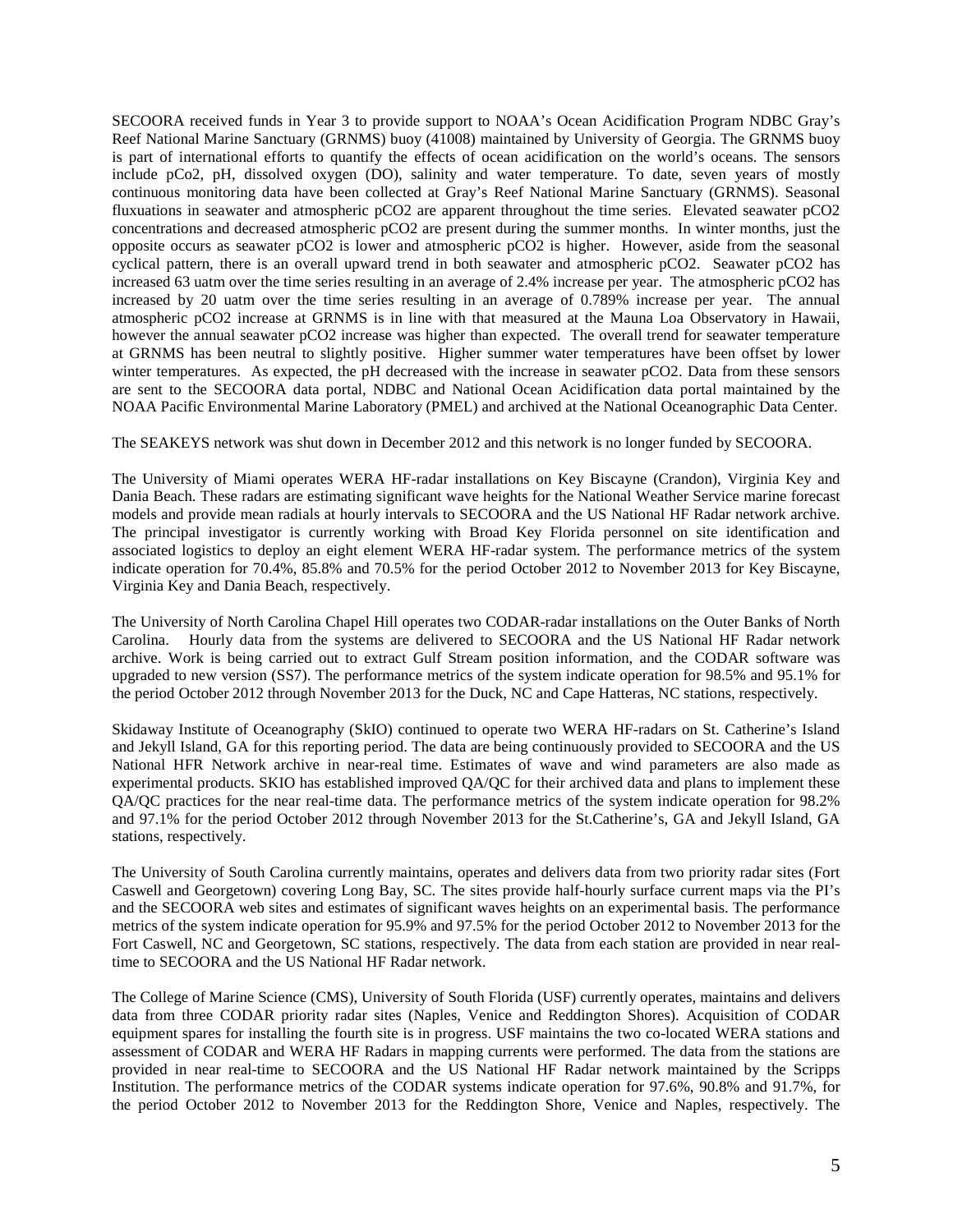performance metrics of the WERA systems indicate operation for 92.6% and 95.9% for the period October 2012 to November 2013 for the Fort DeSoto and Venice, respectively.

In Year 3, SECOORA will fund an applied research project to evaluate the feasibility of delivering accurate wave estimates from high frequency radar for broad use by stakeholders.

## 3. Support a multi-scale modeling subsystem

The North Carolina State University-enhanced South Atlantic Bight Gulf of Mexico (SABGOM) model continues to run on a 24/7-basis, providing 3-D regional ocean predictions. The model provides daily 84 hour nowcast/forecast, and model output (temperature, salinity and currents) is made available via the SECOORA web site and the NCSU PI's website. The NCSU SABGOM modeling team worked with the SECOORA data management team to standardize model output and data products via the establishment of THREDDS server and SECOORA's interactive map display.

The North Carolina State University Coastal Marine Environment Prediction System (CMEPS) maintained the nearreal-time CMAEPS forecast system and provides atmospheric, sea surface wave, and storm surge forecasts for the SECOORA region, and high-resolution storm surge forecasts for the Northern Florida Coast domain. Test runs are completed for the high-resolution storm surge forecasts for the Georgia and South Carolina (GASC) domain and the South Carolina and North Carolina (SCNC) domain. Exposing the model data and products via THREDDS server (SECOORA) as well as PI's web site is in progress.

The University of Florida has completed a 2D Forecasting system coupled with a SWAN wave model for the entire Florida coast and provides a 2 to 3 day forecast depending on the forecast wind fields. The model current fields were compared with SECOORA HF Radar observations and more validation will be performed. Implementation of 3D baroclinic quasi-operational 24/7 nowcast/forecast system for the entire Florida coast is in progress. The 3D model data will be served via SECOORA THREDDS server as well as the PI's website.

The University of South Carolina and University of Maryland continued to enhance and support the decision support web and mobile app tools for issuance of beach swimming advisories by the South Carolina Department of Health and Environmental Control (SCDHEC). The beach swimming forecast, advisory and data are available via the [SECOORA web site](http://secoora.org/projects/beach_wq) [\(Beach Swimming](http://howsthebeach.org/) Advisory Portlet) as shown below in Figure 1.



Figure 1. Beach Swimming Advisory Portlet – A collaborative effort funded by SECOORA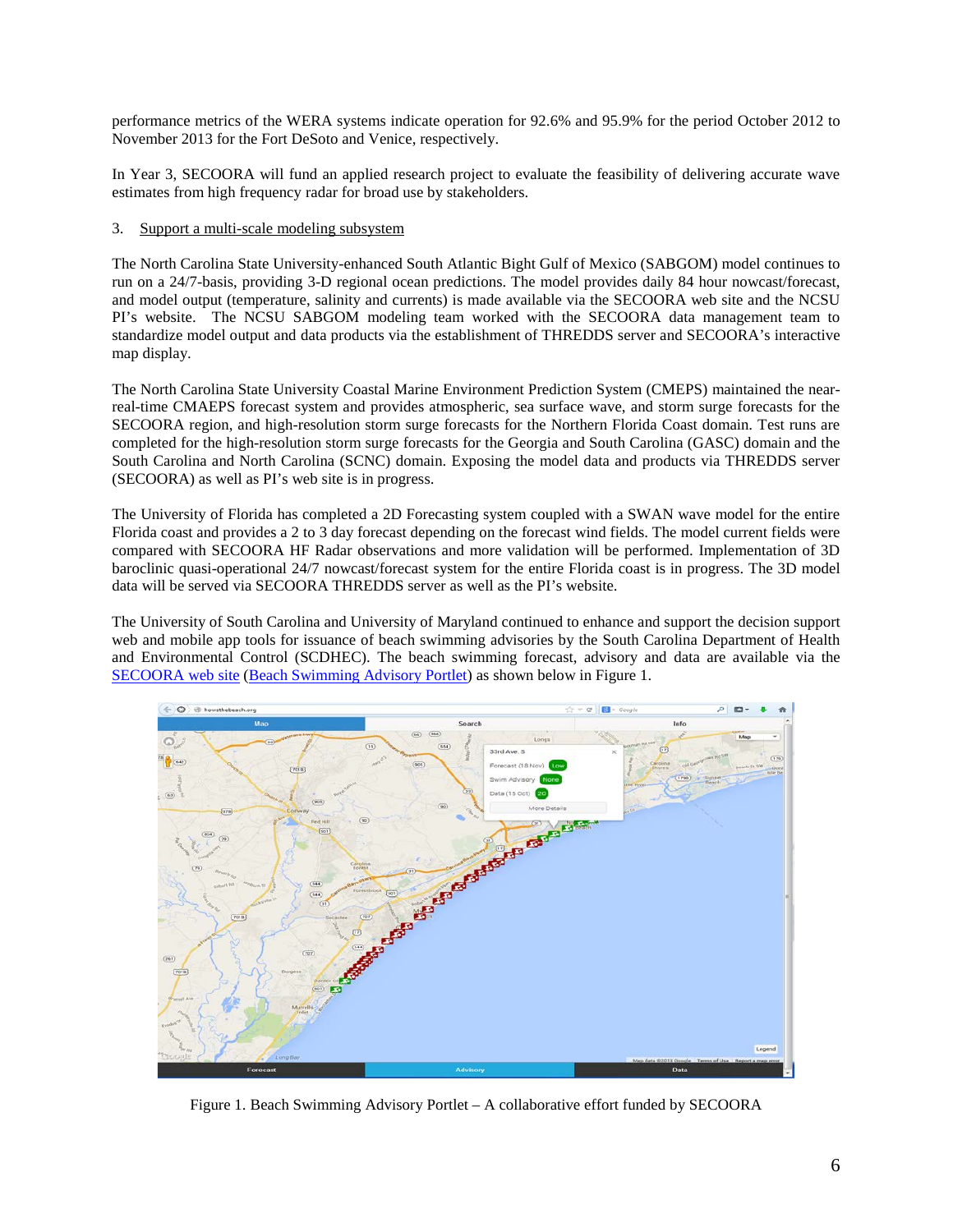Roffer's Ocean Fishing Forecasting Service, Inc (ROFFS Inc.), the University of Miami Cooperative Institute for Marine and Atmospheric Studies (CIMAS) and the South Atlantic Fisheries Management Council (SAFMC) are developing data products derived from satellite and in situ observations for fisheries stock assessment. SCDNR MARMAP Chevron Fishery Independent trap survey data (catch, effort and hydrographic station data) were analyzed using neural networks and Habitat model predictions were overlaid on observed catches for June and July 2008. Balistes (trigger), Pagrus (porgy) and Rhomboplites (snapper) were most abundant in the central northern study area and Centropristis (seabass) was most common in shallower waters throughout the SE survey region. Comparisons of Snapper and Trigger models with bottom temperatures show that both the species are more likely to be found where bottom temperatures are warmer at moderate longitudes. We have recently rerun predictive habitat models for four reef-associated fish species of commercial interest, using catch data from fisheries independent trap surveys completed along the South Atlantic coast. Results showed the potential influence of cold events from topographically-induced upwelling along the Florida and Georgia coasts on sampled abundances of gray triggerfish and vermillion snapper, with catches of these species largely absent where bottom temperatures were below 18C. Upcoming collaborations with staff from the South Atlantic Fishery Management Council and South Carolina Department of Natural Resources will investigate the potential of multivariate habitat indices for standardizing trap catch time series, and accounting for these types of environmental events.

### 4. Support the Data Management and Communication (DMAC) subsystem

In Year 3, the University of South Carolina (D. Porter) will be the primary partner who will maintain and support the SECOORA DMAC subsystem and the University of North Carolina at Chapel Hill (H. Seim) will be funded to support IOOS Vocabulary efforts. The details of on-going data management activities during this reporting period are described in this section.

The SECOORA DMAC infrastructure and operations were consolidated from two hubs (University of North Carolina – Chapel Hill and University of South Carolina) to a single hub – the University of South Carolina during this reporting period. The University of South Carolina hosts and maintains the hardware and software related to SECOORA's [Data and Maps](http://secoora.org/maps/) section of the website.

We continue to recruit new data from data providers and also provide services on data management related solutions to data collectors and providers within the region. We also maintain a [Wiki site](http://code.google.com/p/xenia/wiki/XeniaHome) in which documentation and notes on technologies we use are made available. During this reporting period, we added data from USACE/Scripps stations offshore of New River Inlet and Wilmington Harbor. Their NDBC identifiers are: 41109 and 41108 respectively. We also added data from the Florida Institute of Technology (FIT) Sebastian Inlet State Park (NDBC Identifier: SIPF1) station.

We worked with SABGOM model PI, ROFFS<sup>TM</sup> and FWC/FWRI to make SABGOM model data accessible via GIS format. We are working with other SECOORA member institution modelers and SECOORA funded modelers to standardize their model outputs (ROMS, SWAN and FVCOM) to be served via the SECOORA website. The University of South Carolina is helping the data providers and modelers on the installation of THREDDS servers as well as providing software assistance for HF Radar data processing and creation of netCDF and shape files.

SECOORA is participating in the IOOS Sensor Observation Service (SOS) reference implementation activity and is in the process of implementing ncSOS and registering our services on the IOOS Service Registry. SECOORA is also engaged with the National Oceanographic Data Center on developing a Submission Information Form for SECOORA's in-situ data in order to facilitate archiving.

We held a virtual data management meeting (December 17, 2012) between the two funded hubs (UNC -CH and USC) and SECOORA Staff in order to prioritize data management activities.

SECOORA and GCOOS-RA together with Hassan Moustahfid of the IOOS Program Office co-hosted the IOOS Biological Data Project Workshop II (March 21-22, 2013) in St. Petersburg, FL to demonstrate the ERDDAP services deployed by SECOORA and GCOOS-RA. This was a multi-institutional collaborative (data providers and customers) initiative to demonstrate easy access to biological observations. SECOORA used SCDNR MARMAP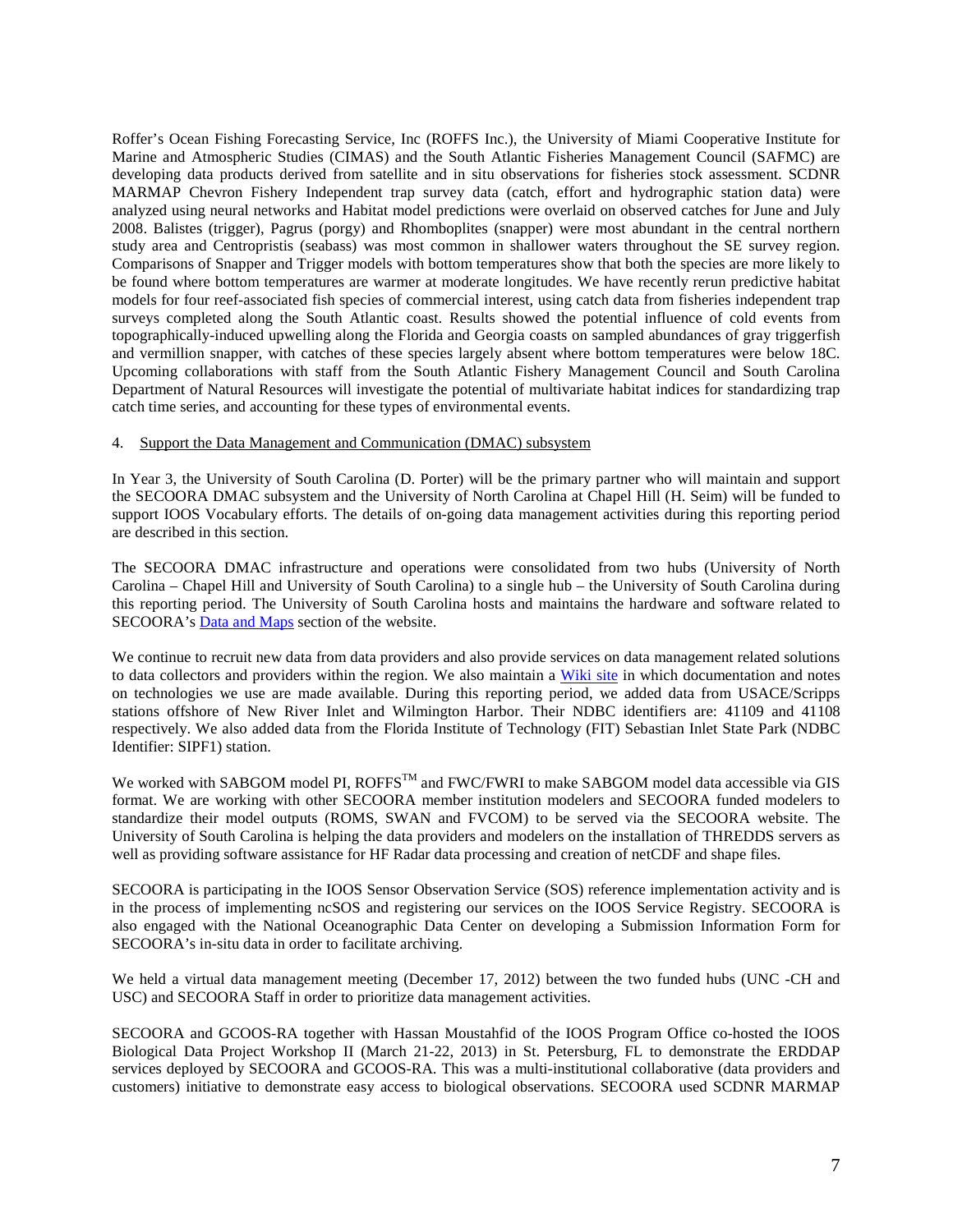and FWC/FWRI Fisheries Independent Management data and the ERDDAP instance for both. These can be accessed via the SECOORA [ERDDAP server.](http://secoora.org/node/394)

We have implemented a new interactive model map that integrates and provides visualization of observations and model data. Based on our end users and RCOOS PIs input, we are in the process of improving our data portal for easy data discovery, download and visualization. We also have developed software to post the member deployed glider tracks on the SECOORA website.

The GSAA Regional Information Management System (RIMS) project team deployed the new GSAA Portal: [http://gsaaportal.org.](http://gsaaportal.org/)

SECOORA continues to work and advance the Eye on Earth collaboration project with the Northwest Association of Networked Ocean Observing System (NANOOS), the IOOS Program Office and ESRI.

[SECOORA Asset Inventory](http://inventory.secoora.org/) application was completed and the VMware image of the application is running on USC server infrastructure. The application was demonstrated on an IOOS RA DMAC conference call where some data providers in our region explained its utilization.

IOOS Parameter Vocabulary work was continued during this reporting period as follows:

- Published IOOS Parameter Vocabulary (v2.0) with relationships to CF standard names (v19) and IOOS core variables list;
- Published IOOS Platform Vocabulary with mappings to MMI platform ontology and SEAVOX platform classes;
- Registered vocabularies and mapping under IOOS.
- Improving and testing of the SPARQL queries and Investigate the quality of information of ESRI Geoportal side response of catalog search of metadata records are in progress.
- 5. Support an education and outreach subsystem

The primary focus of SECOORA's Education and Outreach (E&O) subsystem is to engage stakeholders regarding observing technologies, data, products, and services. Note that Goals 1, 3, and 4 include outreach activities that complement and contribute to the E&O subsystem. We have listed work carried out during this reporting period below. No separately funded Education and Outreach PIs were funded in Year 2 or Year 3.

SECOORA continues to maintain and periodically updates the [SECOORA classroom web site.](http://secoora.org/classroom) The SECOORA classroom web pages are tailored to the public, teachers and other educators in order to enable learning about coastal ocean observing systems and related information on how to incorporate the same into classroom and other educational programs.

SECOORA staff constantly engage in advocating the implementation of regional coastal ocean observing systems to address coastal zone issues by giving talks at institutions and meeting with stakeholders. The week of August 5, 2013, Debra Hernandez and Vembu Subramanian held a series of meetings with SECOORA members, Senator Rubio staffers, and stakeholders (Private, state, federal) in Southwest Florida and Miami. The meetings were aimed at understanding ongoing coastal ocean observing activities, recruiting new members to SECOORA, creating support for IOOS/SECOORA, and identifying gaps and opportunities for collaboration. For more details on the Florida Outreach Visits summary, please visit the [SECOORA website.](http://secoora.org/node/393)

On August 5, Debra Hernandez held a demonstration of the recently launched beta version of The Governors' South Atlantic Alliance (GSAA) Coast and Ocean Portal, available at www.gsaaportal.org. Over 25 participants attended the demo, which included scientists and managers from USGS, FWC/FWRI/NOAA/USF, and CMS/Tampa Port Authority. The participants were given a questionnaire to provide feedback on the GSAA portal.

Following is a list of meetings SECOORA staff attended and/or gave lectures: Florida Gulf Coast University; SRI International; West Central Florida American Meteorological Society Chapter Meeting; University of Tampa, National Weather Service (Tampa), University of South Florida C-IMAGE (GoMRI funded project) Data Management Meeting; NOAA-NWS Tampa Weather Ready Network (WRN) Stakeholders meeting; National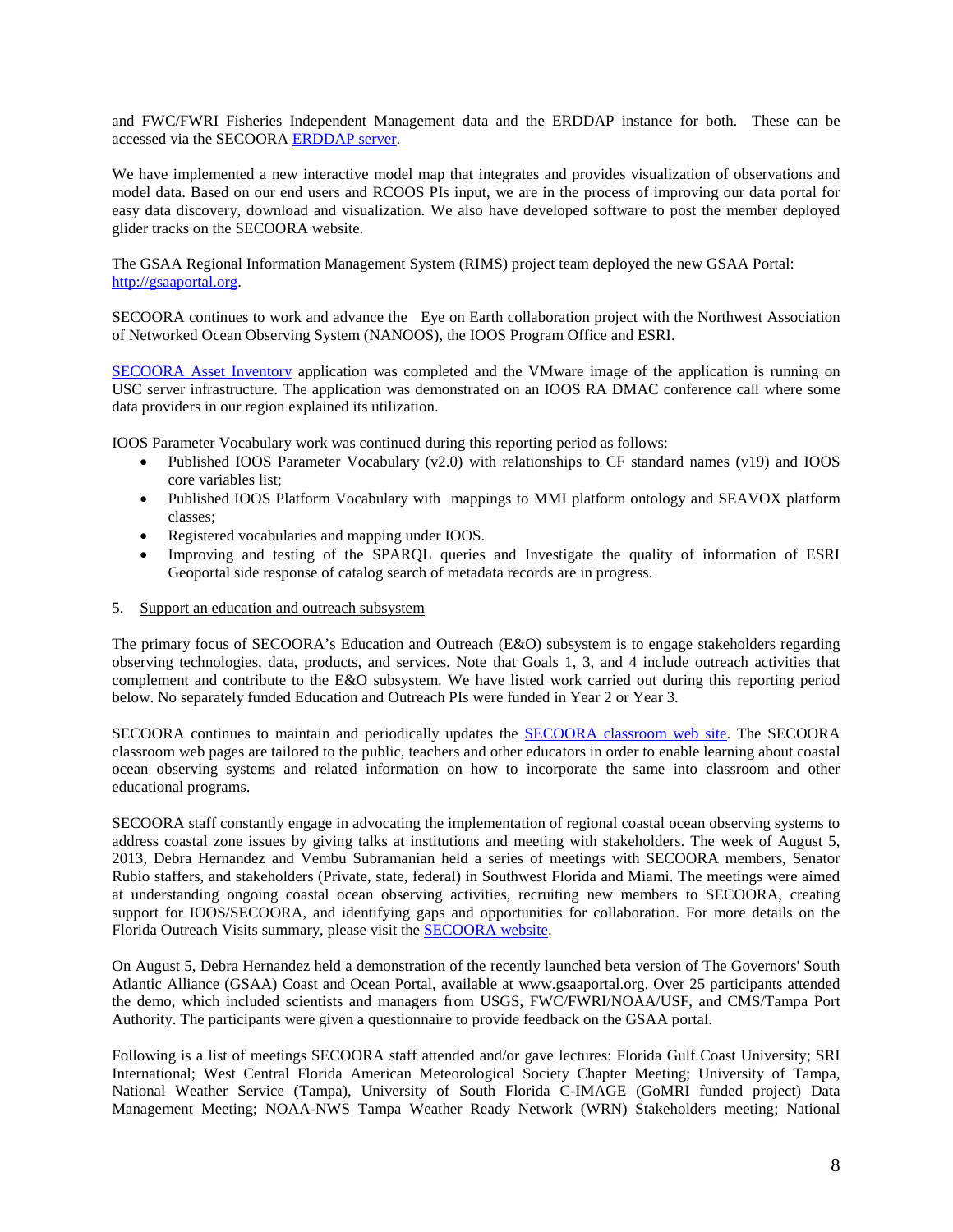Weather Association meeting; Clean Gulf 2013; Earthcube Real-time data workshop, June 2013; Earthcube Articulating cyberinfrastructure needs of the Ocean Ecosystem Dynamics Community, October 2013; Our Global Estuary, October 2013; GSAA Meetings; IOOS Association and IOOS DMAC meetings and Coastal Hazards Summit. Outreach efforts with Florida Gulf Coast University, SRI International, Liquid Robotics and HACH Hydromet resulted in new membership to SECOORA.

SECOORA continued to engage in marketing and outreach activities via e-newsletter, e-mails and website. We provide materials to RCOOS PIs and Board members who attend science meetings, provide information to governmental representatives, among others. During this reporting period, we provided a SECOORA Coastal Ocean Observing activities in Florida flyer to our board member Jyotika Virmani for distribution at the Florida Oceans Day (April 3-4, 2013) sponsored by FIO, Mote Marine Lab and the Florida Ocean Alliance. We also met with the National Weather Service (NWS) in Tampa regarding utilization of our Marine Weather Portal product in their Marine Weather Pages. In addition to [Wilmington NWS,](http://www.weather.gov/ilm/marine) the NWS Brownsville [\(http://www.srh.noaa.gov/bro/?n=marine\)](http://www.srh.noaa.gov/bro/?n=marine) and Corpus Christy [\(http://www.srh.noaa.gov/crp/?n=marine\)](http://www.srh.noaa.gov/crp/?n=marine) WFOs in Texas are currently using our Marine Weather Portal Product.

During this reporting period we conducted our SECOORA Board meeting in Atlanta, GA (December 5-6, 2012). We also held SECOORA Annual Meetings in Jacksonville, Florida (May 13-15, 2013). We held our Board Members meeting on Day 1, Annual Stakeholders meeting on Day 2 and RCOOS PIs meeting on Day 3. Presentations and 2013 annual meeting materials can be accessed via the [SECOORA website.](http://secoora.org/node/387)

# **IMPACT AND APPLICATIONS and TRANSITIONS**

The coastal and ocean data monitoring and associated models and decision-support tools supported by SECOORA are all being collected/developed to address specific user-described needs relevant to all four of the NOPP evaluation factors. Monitoring data are used by federal, state, academic, private and local agencies for a wide range of applications including weather forecasting, beach swimming advisories, water quality predictions, and search and rescue. Developed numerical models are made available for use by federal and state agencies to support coastal evacuation orders, issuance of beach swimming advisories, storm surge inundation and rip tide advisories, and fisheries management. SECOORA has partnered with private industry to support the development of commercial products related to commercial and recreational fishing. SECOORA staff outreach efforts with the Florida Gulf Coast University, SRI International, Liquid Robotics and HACH Hydromet resulted in new membership to SECOORA. Two undergraduate students from the Florida Gulf Coast University Marine Science Program worked with the University of South Florida on configuring the oceanographic instruments and deployment and servicing of buoys. We also provided support to Florida Gulf Coast University on an internal proposal to procure and deploy Basic Observation Buoys in Estero Bay, FL by marine science undergraduate students.

## **RELATED PROJECTS**

SECOORA and its partners received Year 2 funding from NOAA Regional Ocean Partnership grant through the Governors' South Atlantic Alliance (Alliance). Partners include: Duke University, NC Department of Environment and Natural Resources, SC Department of Health & Environmental Control Office of Ocean and Coastal Resource Management, South Carolina Department of Natural Resources, The Nature Conservancy, GA Department of Natural Resources, Georgia Institute of Technology, and FL Department of Environmental Protection, and University of South Carolina. The team has built a regional information management system to support coastal and marine planning and other information management needs for the Alliance. Project team members include state managers who have identified current state and regional data sets and planning tools, and are assessing products and tools against decision-making needs. The GSAA Regional Information Management System (RIMS) project team deployed the new GSAA Portal: [http://gsaaportal.org.](http://gsaaportal.org/) North Carolina State University (NCSU) and Skidaway Insitute of Oceanography (SKIO), University of Georgia from SECOORA participated in the Glider Palooza for the Fall 2013 season (September - November 2013). Thirteen to sixteen Slocum Gliders are being deployed covering from South Nova Scotia, Canada to Georgia waters by academic and research institutions. NCSU Glider Salacia was be equipped with CTD and Vemco instruments and SKIO Glider Modena was be equipped with a pumped CTD, Aanderaa oxygen optode, an Ecopuck triplet (CDOM, chl-a, turbdity), and a Vemco VMT receiver operating at 69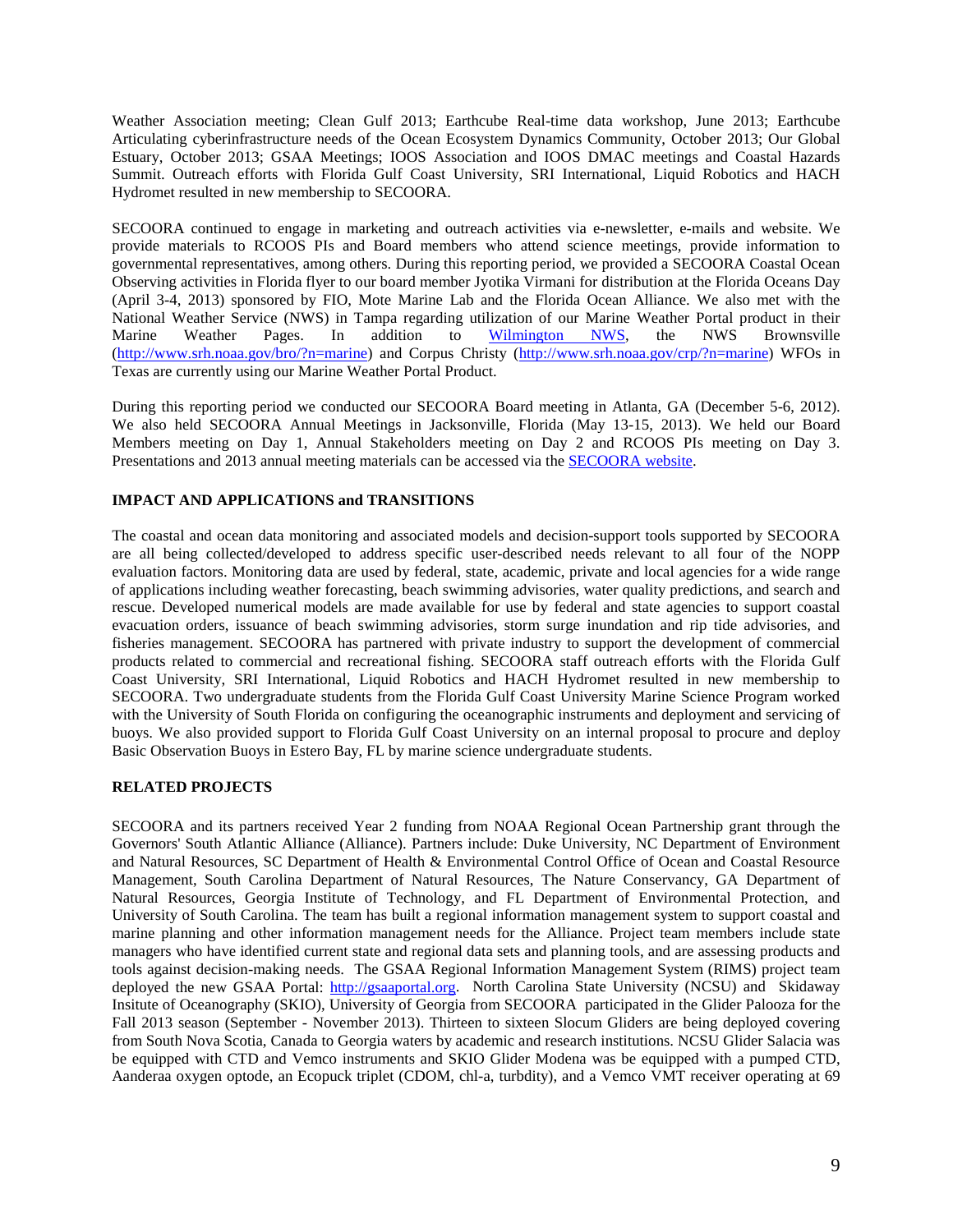kHz. The data collected by the glider systems along with data from ocean satellites, High Frequency Radar and insitu moorings supported an ensemble of ocean models.

# **PUBLICATIONS AND PRESENTATIONS**

- Liu, Y. and R.H. Weisberg, and C.R. Merz (2013), Assessment of CODAR and WERA HF Radars in Mapping Currents on the West Florida (submitted for publication)
- Zheng, L. and R.H. Weisberg (2012), Modeling the West Florida Coastal Ocean by Downscaling from the Deep Ocean Across the Continental Shelf and into the Estuaries, Ocean Modeling, 48 (2012), 10 - 29, doi:10.1016/j.ocemod.2012.02.002.
- Weisberg, R.H., L.Zheng, Y.Liu, C. Lembke, J.M. Lenes and J.J. Walsh (2013), Why a red tide was not observed on the West Florida Continental Shelf in 2012. Harmful Algae (Accepted)
- Putnam, N.F and R. He (2013), Tracking the Long-distance Dispersal of Marine Organisms: Sensitivity of Ocean Model Resolutions, Journal of the Royal Society Interfaces, doi:10:20120979
- Xue, Z, R. He., Fennel, K., Cai, W.J., S. Lohrenz (2013), Modeling Ocean Circulation and Biogeochemical Variability in the Gulf of Mexico, Biogeosciences Discuss, 10, 7785-7830.
- Tang, Q., L. Xie, G. M. Lackmann, and B. Liu, 2013: Modeling the impacts of the large-scale atmospheric environment on inland flooding during the landfall of Hurricane Floyd (1999). Advances in Meteorology, (in press)
- Li, R., L. Xie, B. Liu, and C. Guan, 2013: On the sensitivity of hurricane storm surge simulation to domain size. Ocean Modelling, 67, 1-12.
- Lynn Leonard and Jennifer Dorton, 2013: Approached to understanding and meeting the needs of decision makers in the Carolinas, 2012 Coastal and Estuarine Research Federation (CERF),
- Debra Hernandez, Vembu Subramanian, Jennifer Dorton, Dwayne Porter, Charlton Galvarino, Jeremy Cothran Dan Ramage: SECOORA's Regional Coastal Ocean Observing System: Providing critical marine weather data and information products for weather forecasters and the marine community. 38 th National Weather Association Annual Meeting, Charleston, SC, 12 – 17, October 2013
- Vembu Subramanian, Debra Hernandez, Dwayne Porter, Jeremy Cothran, Dan Ramage and Jennifer Dorton: South East Coastal Ocean Observing Regional Association Data Management System: Fostering data access and visualization of coastal observations in the Southeast US. Coastal and Estuarine Research Federation 2013, SanDiego, California, 3 – 7, November, 2013.
- J. Martinez-Pedraja and L. K. Shay: Interoperability of SeaSondes and Wellen Radars in Mapping Radial Surface Currents, 2013: Journal of Atmospheric and Oceanic Technology, Volume 30, pp 2664-2675.

### **OUTREACH MATERIALS**

### **UNCW Lynn Leonard**

US IOOS Advisory Committee Meetings [\(http://www.ioos.noaa.gov/advisorycommittee/welcome.html\)](http://www.ioos.noaa.gov/advisorycommittee/welcome.html)

### **ROFFS Inc. Mitch Roffer**

Visit with Senator Bill Nelson (FL) and Congressman Marco Rubio (FL), April 2013 Invited lecture on "Habitat modeling for fisheries independent trap surveys" South Atlantic Fisheries Management Council Habitat and Environmental Protection Advisory Panel meeting in St. Petersburg, FL. Nov. 5 - 6, 2013

### **UM, Nick Shay**

Invited talk on Resolving submsoscale surface current variability along a western boundary current using HF radar measurements, 2013 Gordon Research Conference, June 9-14, 2013. National HF Radar Technical Steering Team Annual Meeting, Boulder, CO. April 2013

### **NCSU, Ruoying He**

Discussion lead on Interannual and Long-Term Changes in the Coastal Ocean, 2013 Gordon Research Conference, June 9-14, 2013.

### **SKIO, Dana Savidge**

Invited talk on Radar research: Access to a range of scales, 2013 Gordon Research Conference, June 9-14, 2013.